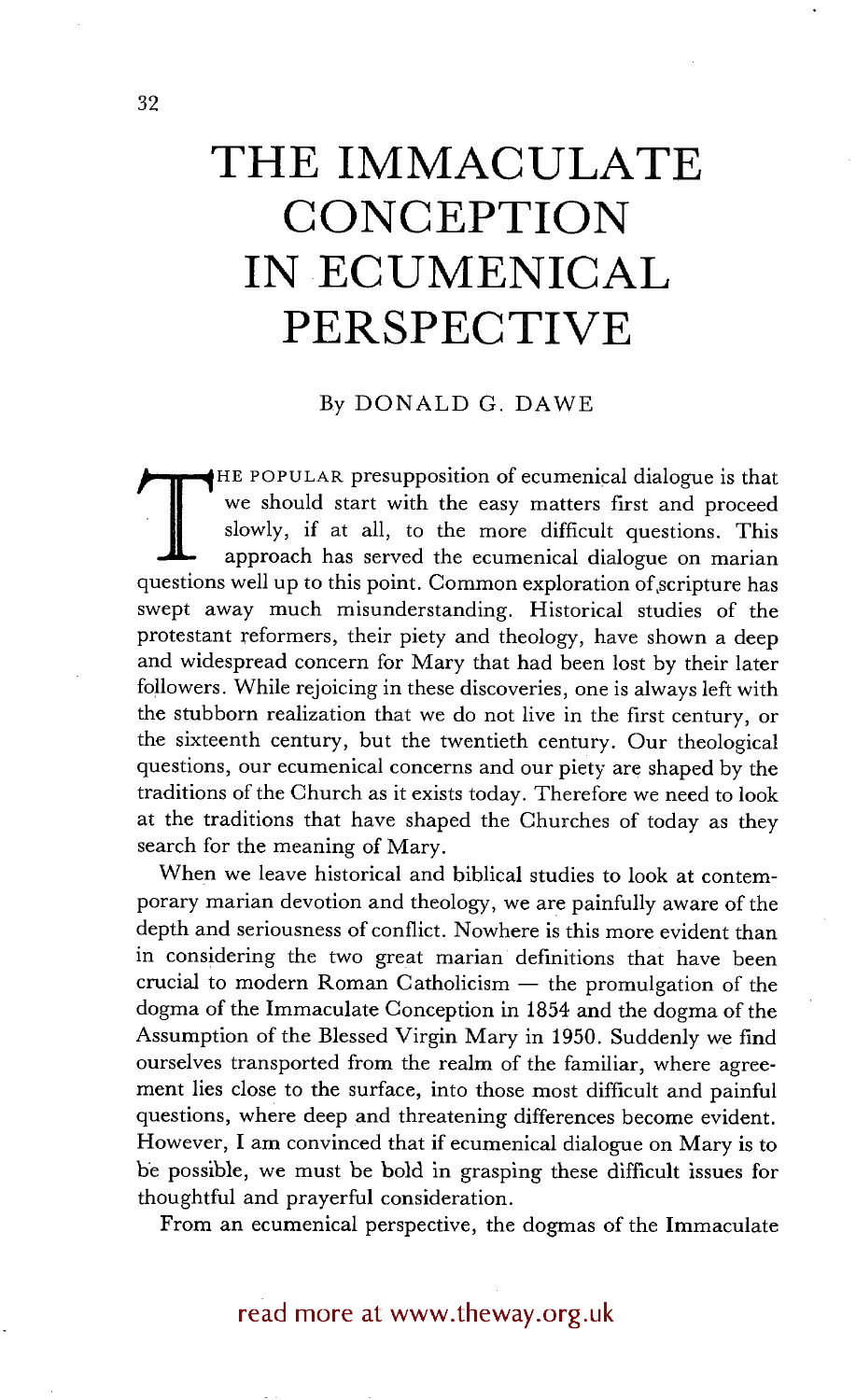Conception and the Assumption pose a paradox.<sup>1</sup> These two dogmas are the ones against which Protestants, both liberal and conservative, have inveighed most vigorously. It is not simply that Protestants have rejected these as non-biblical; it is rather that they see them as anti-biblical. These dogmas have been stigmatized as examples of papal arrogance. They have been rejected as threatening a subchristian piety of a mother goddess. They call into question the centrality of Jesus Christ as sole mediator by invoking the mediatorship of Mary. And the defence of these dogmas in the encyclical *Fulgens corona* by Pius XII has called forth some of the most pointed criticism of the intentions of Protestants heard in official documents. But at the same time, these dogmas have had a central role in the piety of modern Roman Catholicism. They have energized the faithful during this time in which the threat of secularization has pressed most threateningly against the Church. Against the modern assaults of fascism and communism, many of the roman catholic faithful have been strengthened in this century by a piety focused on Mary. So the question is, how is it possible to maintain ecumenical dialogue without undermining the piety of faithful people or the theological commitments to scripture of Protestants?

## *Major protestant objections*

Protestant objections to the dogma of the Immaculate Conception have two major foci.

1. The dogma of the Immaculate Conception is an example of the unfortunate tendency of popular marian piety to turn the Virgin Mary into a semi-divine mediating figure. Over-emphasis on the eminently orthodox epithet *Theotokos* has led some to a misunderstanding of the Blessed Virgin as a kind of female deity. Such was reported as early as the fifth century by Epiphanius of Salamis. This distorted piety led to the heretical mariology of the so-called 'Philomarianites' or 'Collyridans' that was betrayed into paganism even while seeking to honour the Virgin. 2 It was such a heresy that Protestants saw breaking out afresh in the promulgation of the dogma in 1854. The learned editor of *The methodist quarterly review*  wrote at that time:

Nothing is clearer in the way of historical testimony than that this dogma is a novelty in the christian Church .... It is the slow and sure eating of the poison which Rome received from a pagan antiquity, in the veneration, the cultus, the worship of that which is not God. 3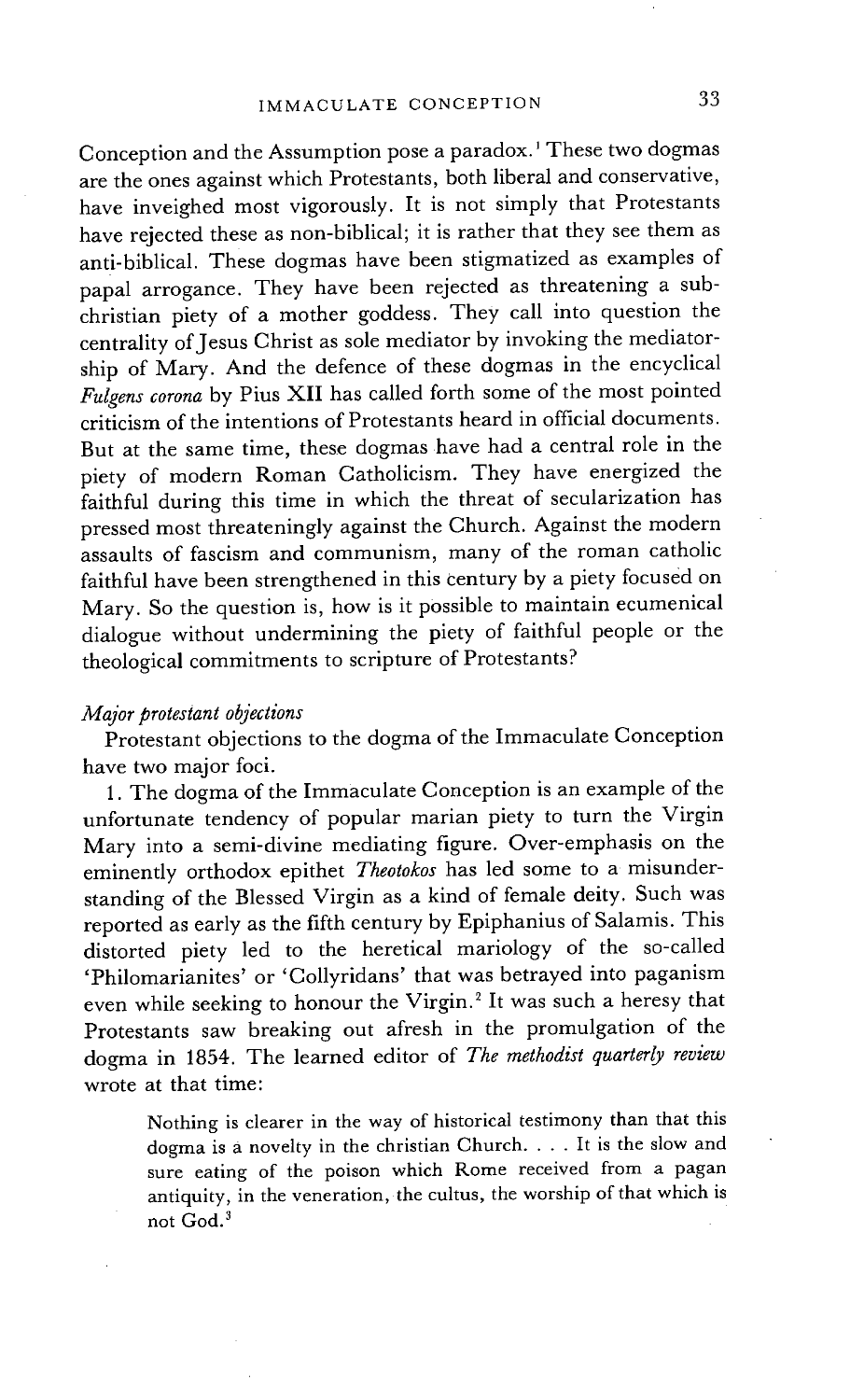2. To declare as does the bull *Ineffabilis Deus* that the Virgin Mary 'was preserved from all stain of original sin in the first instance of her conception' is to undercut the uniqueness and sole sufficiency of Jesus Christ as Saviour and Lord. He alone is the one free of sin. Mary, as a member of the human race, comes from Adam. To exempt even the Blessed Virgin from original sin is to contradict the sure word of scripture, 'For as in Adam all die, so also in Christ shall all be made alive'  $(1$  Cor 15,22; see also Rom 5,14-18). No matter how well-meaning the effort to honour Mary, the dogma serves only to undercut the unique dignity of her Son as the sole source of salvation. Heiko Obermann, while discussing other marian definitions, concludes: 'The dogma of 1854, however, is the far more serious threat to a truly catholic christology...'.4 It isolates the mother of Christ from the rest of humankind, he argues, and leads to making her into a co-redemptrix.

These objections have been raised not only by protestant theologians and church leaders, but roman catholic theologians, such as Léon-Josef Cardinal Suenens and Bishop Paulus Rusch, have expressed sensitivity to them also? The question is whether these objections pose an irreparable barrier to the growth of ecumenical understanding of Mary. Critical reflection on these objections, I believe, discloses the first of them to be wide of the mark. However, the second objection enshrines theological affirmations over which significant differences persist, despite the most sympathetic attempts at reinterpretation. To make good on these assertions requires a careful analysis. The first objection can be handled most easily by a look at what the definition of the Immaculate Conception actually said. In dealing with any controversies over dogmatic definitions, it is important to return to the exact wording of the original texts.

#### *The language of Ineffabilis Deus*

In the 1854 definition of the Immaculate Conception, Pius IX and the teachers of the Church of his day were aware of the excesses to which folk piety could go. They were also aware of the complex medieval theological controversy leading up to that definition. There had been a long and authoritative tradition of theologians in the Middle Ages opposed to the notion of the Immaculate Conception. The so-called 'maculist' theologians taught that Mary had been touched by the effects of Adam's fall. The refutation of the maculist tradition by John Dun Scotus was based on an argument of great subtlety. Hence their formulations were made with great care. The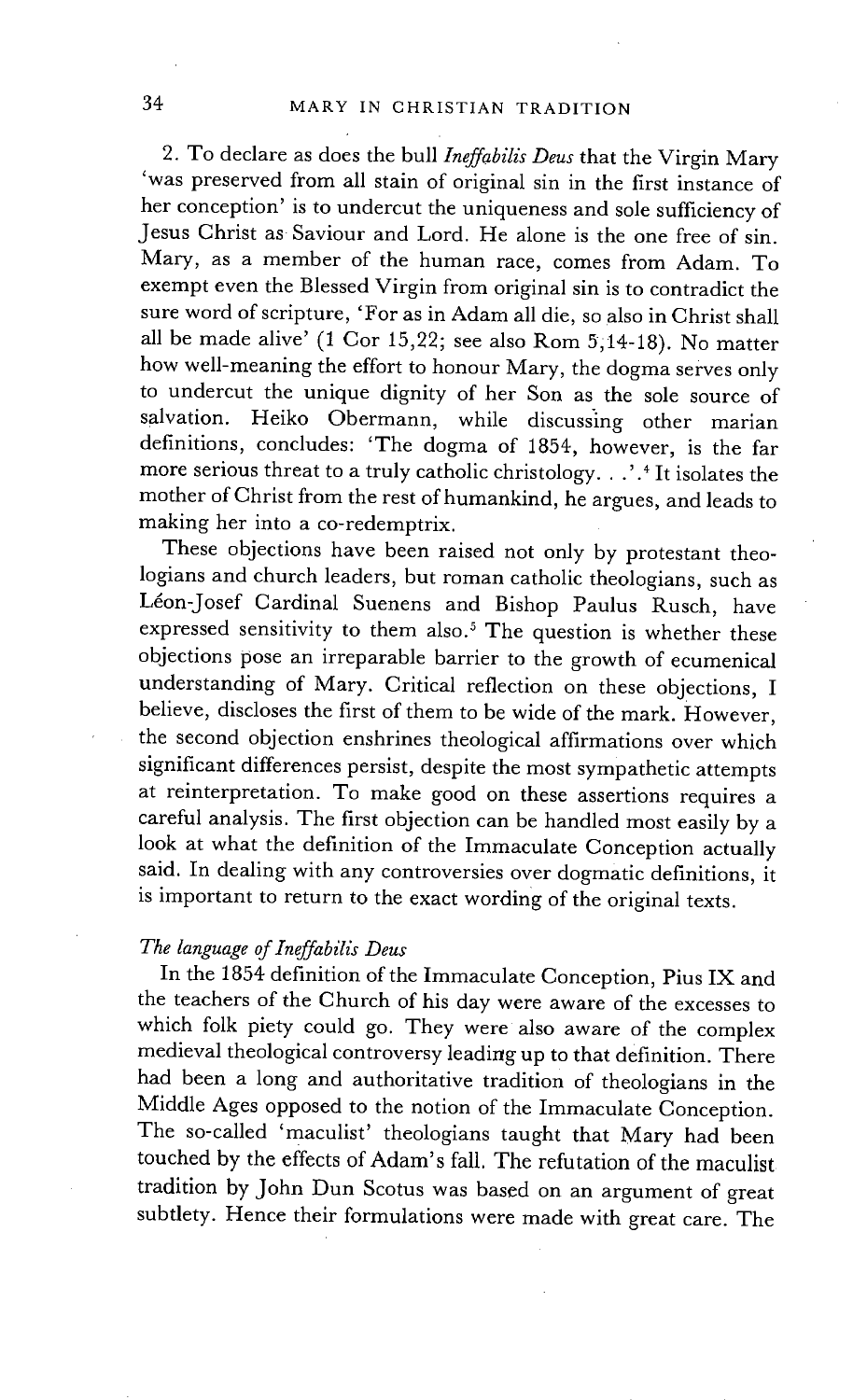text of the bull *Ineffabilis Deus* teaches that 'the most Blessed Virgin Mary was preserved from all stain of original sin in the first instant of her creation, by a singular grace and privilege of Almighty God'. However, this unique preservation was made, 'in consideration of the merits of Jesus Christ, Saviour of the human race' *(intuitu meritorum Christi Jesu Salvatoris hurnani generis). 6* The definition excludes the possibility of Mary's being a unique or separate source of grace. Her unique sanctity was derived from the grace and merits of her Son, Jesus Christ. She had no independent divine status. She was not a fully sanctified person apart from the merits of her Son. There is no possibility here of lapsing into the pelagianism that dogged the earliest reflections on the sinlessness of Mary, such as those of Julian of Eclanum (454). Even as serious a critic of the dogma as Walther von Loewenich could say, 'Mary's sinlessness is the first fruit of the redemptive work of Christ'. For this reason, von Loewenich could conclude, 'The veneration of Mary is not incompatible with the worship of Christ but part and parcel of it'.<sup>7</sup>

The theology of *Ineffabilis Deus* is built, at this point, upon an affirmation shared by Protestants and Catholics. It is that while the grace of God in Jesus Christ was given historically at a particular point in history, its salvific effects are available to human beings who lived before as well as after the Incarnation. In the words of the Westminster Confession, 'Although the work of redemption was not actually wrought by Christ till after his Incarnation, yet the virtue, efficacy, and benefits thereof were communicated unto the elect, in all ages successively, from the beginning of the world...' (W.C. VIII, 6).

There is no claim in the dogma of the Immaculate Conception that Mary received saving grace apart from her Son. There is the claim in the dogma that she received this grace while still in the womb of her mother. Yet even here there are not insuperable difficulties. There are certainly parallels to this suggested by the prenatal blessing of Jeremiah (Jer 1,5) and John the Baptist (Lk 1,15.41). While there is an ordinary progression through the *ordo salutis,* the effectual calling and sanctification of the elect take place after birth. God in his sovereign freedom may grant salvation when, where, and how he wills. The important point is that Mary is the elect one predestined by God for a unique role in the coming of salvation through the Incarnation.

### *The election of Mary*

The theme of Mary as the expression of predestining grace has played a vital part in modern marian theology. Marie-Joseph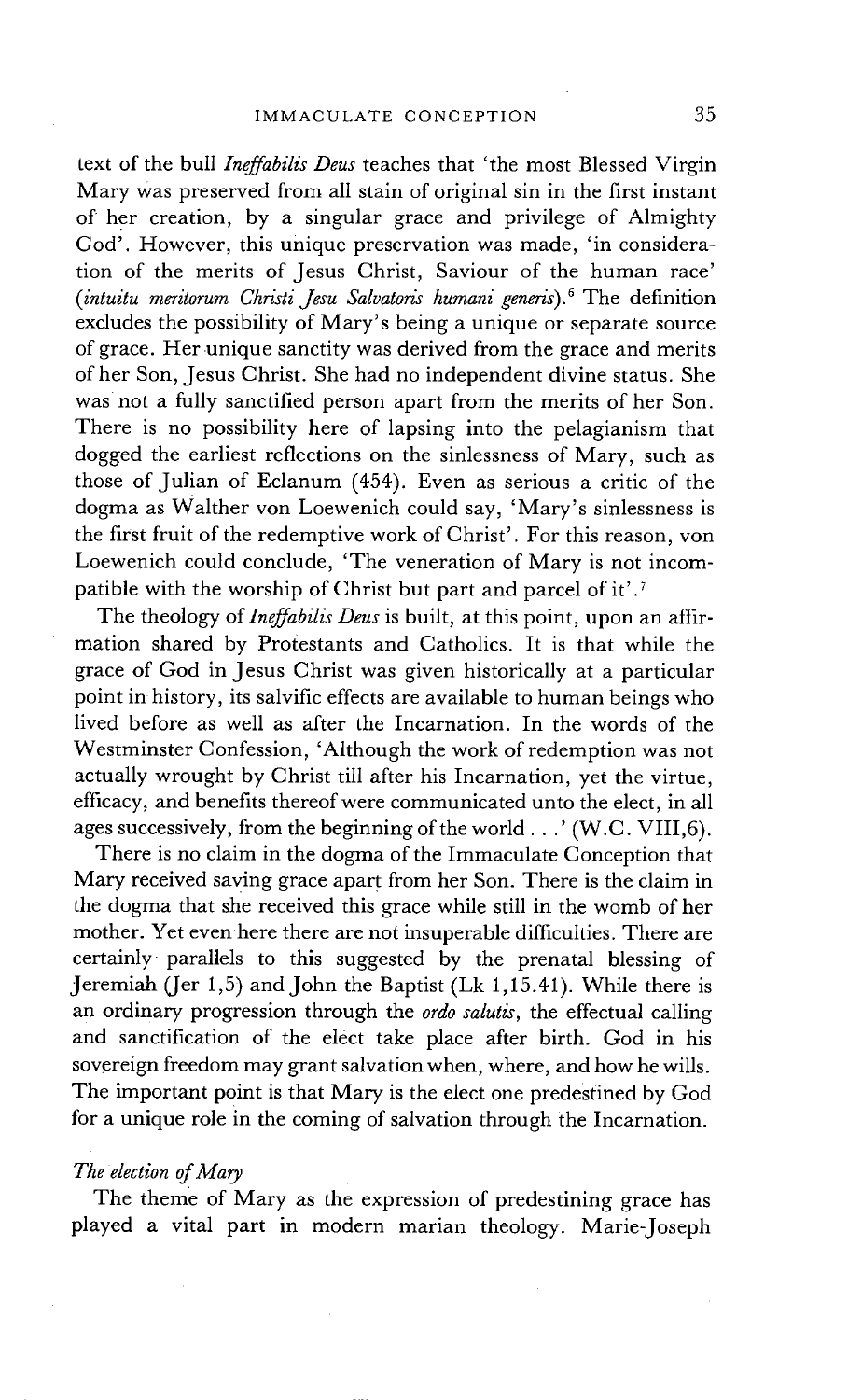Nicolas, in his authoritative essay 'The meaning of the Immaculate Conception', argues that the election of Mary is the key to finding the meaning of the Immaculate Conception. 'In reality, *the proper and formal reason for the Immaculate Conception is Mary's predestination to the divine motherhood'.* This is true because 'predestination is the ordination of a being from all eternity by God to *an end* for which it was willed and created'. $^8$  The unique character of Mary's election is that it is not only election to eternal beatitude but to a particular role in the plan of salvation. "The other saints', according to Nicolas, <sup>'</sup>are predestined *in Christ* . . . Mary is predestined *for Christ* . . .'.<sup>9</sup> Now predestination always embraces all the necessary graces to accomplish the end of the divine election. In the case of Mary, this implies those graces needed to prepare her for her role as the *Theotokos.*  The dogma of the Immaculate Conception is then, according to Nicolas, the explication of what is implied in the election of Mary.

Such an analysis holds great promise for fresh interpretations of the Immaculate Conception. Two lines of development have followed from the analysis of the election of Mary. The first of these is represented by Charles De Konick in his essay 'The Immaculate Conception and the doctrine of co-redemption'.1° The second line of development is that suggested by Charles Augustus Briggs in one of his late works *The Incarnation of the Lord*.<sup>11</sup> The first of these lines of development leads to severe difficulty for ecumenical understanding and should be rejected, while the second creates important opportunities for dialogue.

De Konick interprets the election of Mary on the basis of the unique intimacy and fulness of the relationship between Mary and her Son. To be prepared for her task of being the mother of the sinless Saviour, Mary received the grace of her Son in a way that went beyond that known to any other of the elect. It goes beyond the union of intention to a participation in the work of salvation. Because of this special union, De Konick argues, Mary may be spoken of as the 'co-mediatrix' or 'co-redemptrix' with her Son. Mary is linked in such an intimate fashion to the coming of salvation as to become drawn into its source.

There is a causal relationship, in this interpretation, between Mary's election, her Immaculate Conception and Assumption, and her 'co-redemption' of the world. De Konick gives a very special meaning to election. He goes far beyond the definition of election given by Nicolas. 'Mary belongs to the order of the hypostatic union', he asserts, because of her election.<sup>12</sup> It is at just this point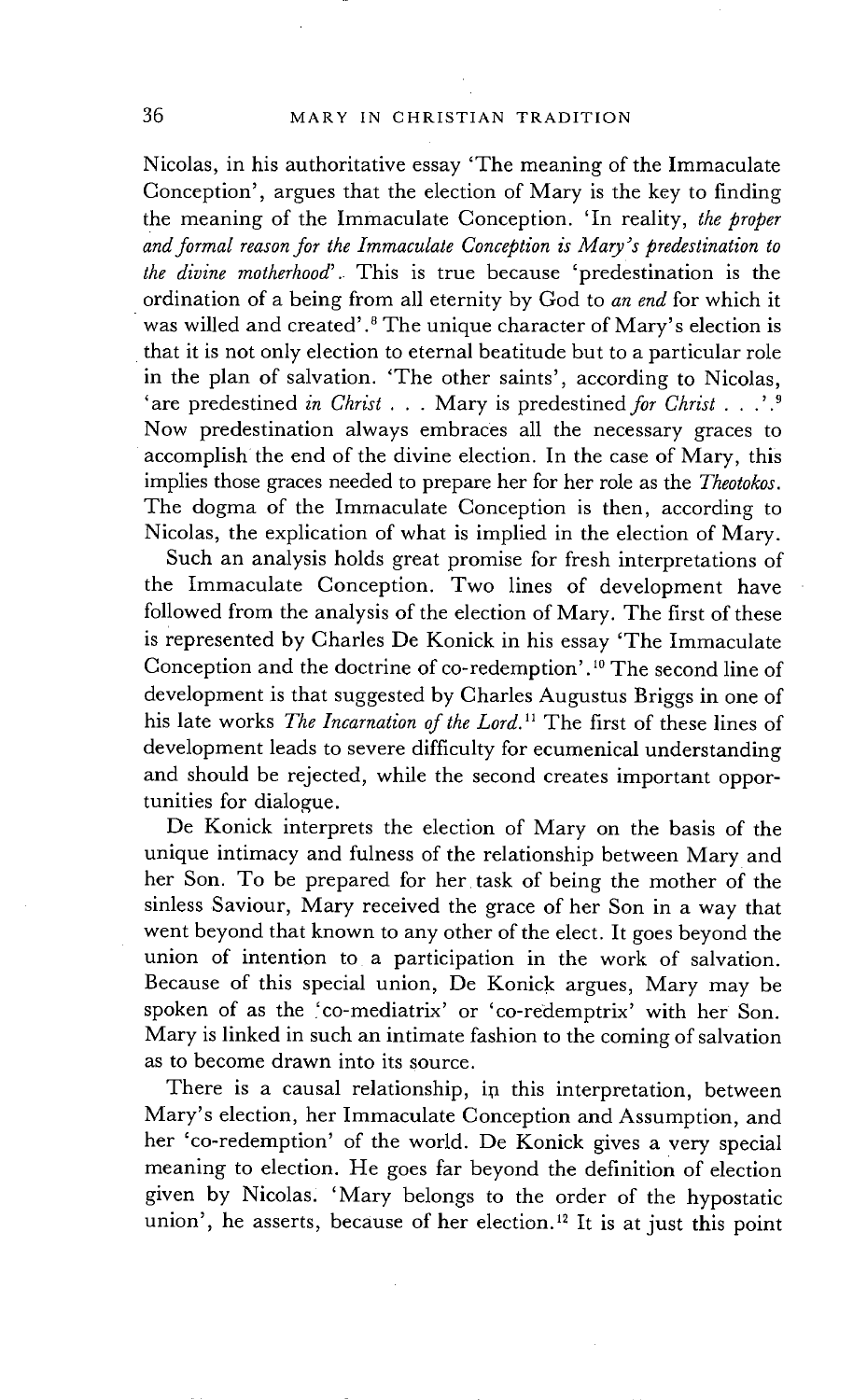that severe difficulties appear. To argue that because of her election Mary shares in the hypostatic union represents a confusion between the unique, once for all event of the hypostatic union of the divine and human natures of our Lord and the union of grace between God and the elect. The hypostatic union in our Lord is an *unio personalis* in which the person of Christ is formed by the sharing of attributes *(communicatio idiomatum)* of the human and divine natures. Election is an *unio gratiae* in which the merits of Christ are bestowed upon the elect to provide for their salvation. Mary is the supreme instance of the *unio gratiae.* But in this, she is and remains human. There is no hypostatic union, even by analogy, for anyone save Jesus Christ. And hence there is no possibility of granting her the status of coredemptrix. She is the recipient of grace and the channel of grace.

A very different interpretation of the election of Mary is that given by Professor Briggs, one of the few Protestants, until the work of John Macquarrie and H. A. Ross Mackenzie, who tried to think constructively about the Immaculate Conception. Briggs viewed the dogma from his unique stance as both biblical scholar and historian of doctrine. The problem which Immaculate Conception answers is posed for the western Church by the form Augustine gave to the doctrine of original sin, Briggs maintained. How is it possible for Jesus, the sinless Saviour, to stand in solidarity with humankind when original sin is communicated through birth? From his study of the Epistle to the Hebrews, Briggs concluded that 'though Jesus partook of flesh and blood, we were not obliged to think that he partook of any hereditary sin or corruption. When now we consider, not only that Jesus became flesh, but that he was born into this world, of a human mother, we have all the more to consider how he could have been conceived and born without sharing, with all others of human kind, in original sin and hereditary inclinations to sin'. 13

Theologians have seen the necessity of removing the taint of original sin from the human nature which the Son of God assumed when he became human, according to Briggs. 'There must have been such a sanctification of that flesh, at the time of the Incarnation, or prior to it, that Jesus Christ might be conceived without sin'.<sup>14</sup> In studying the history of the doctrine of the sanctification of the human nature of Jesus, Briggs saw the growing tendency to locate this sanctification in Mary. Initially it was seen during the lifetime of Mary, or in the moment of Jesus's conception. But this sanctification devolved on to the Immaculate Conception of Mary herself. It was this line of development, Briggs said, that had been given the stamp of papal approval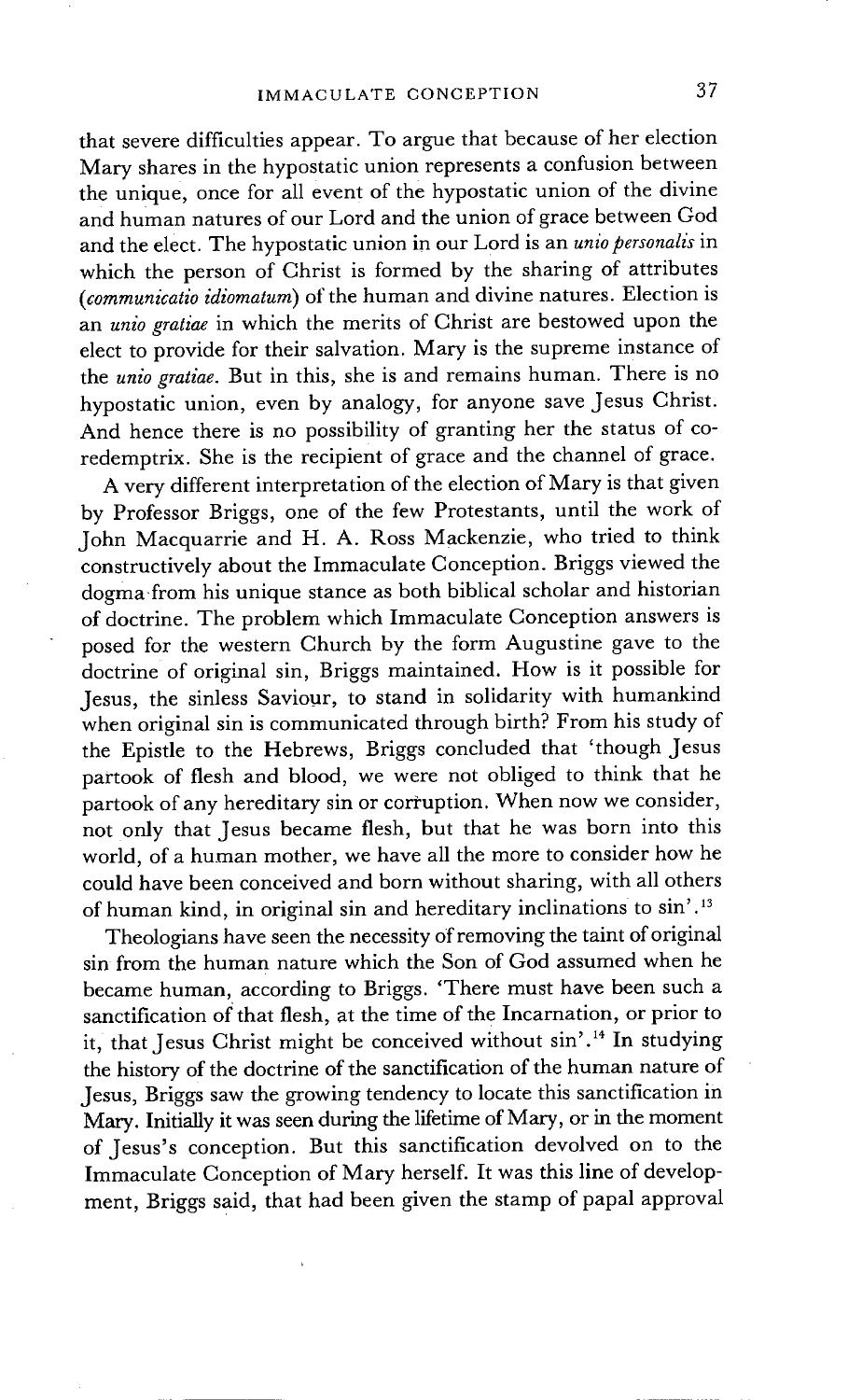in 1854. He admits the cogency of this line of thought. He sees the roman catholic approach as in many respects superior to the views on the sanctification of the human nature held by the theologians of protestant orthodoxy. Protestant theologians held for an instantaneous sanctification of human nature in the moment of Jesus's conception. This view is mechanistic and magical, according to Briggs. It ignores the developmental ways in which God acts through human history. But Briggs believed that it was necessary to find some way to mediate the impasse between Catholics and Protestants. 'It is possible to take a position somewhat intermediate between roman catholic doctrine and that medley of opinions which Protestantism has produced but not yet officially defined'. 15

The key to this intermediate position is the doctrine of election and ultimately that of the election of Mary. In his earlier work on messianic prophecy Briggs develops, through an analysis of Old Testament prophecy, the ways in which God prepares for the coming of Jesus by the election of Israel, her kings and prophets, priests and heroes. The election of Israel implies not an arbitrary divine choice of one people. The election is the preparation of a saving remnant within this people by a process of sanctification. 'We have to consider that Israel was the chosen nation . . . and that the seed of the promise was being prepared by a process of sanctification through the centuries for the time when the Messiah should be born'.16 Finally 'the holy seed of promise' appears 'in Joseph and in Mary, in persons of extraordinary purity, simplicity, and devotion'.

May we not suppose that the Holy Spirit had been sanctifying the holy line for generations, preparing it for that fulness of the time when the Messiah was to be born of it, and that in Mary the Mother of our Lord that sanctifying had reached the supreme point of entire removal from her, even at her birth, of all the taint and defilement of original sin, so that she was fitted from her birth by purity, innocence, and consecrated sanctity to be the Mother of our Lord.17

Such an approach Briggs maintains does no violence to the pauline doctrine of original sin. Here there is no magical breaking into the chain of human life. Rather there is witness to a slow careful preparation for the advent. It is a preparation that has reached its fulfilment in Mary. 'The holy Mother, pure and undefiled, immaculate and altogether sacred, had been prepared through many generations of holy ancestry, as the consummate flower of humanity, to bear as her fruit the holy child'. 18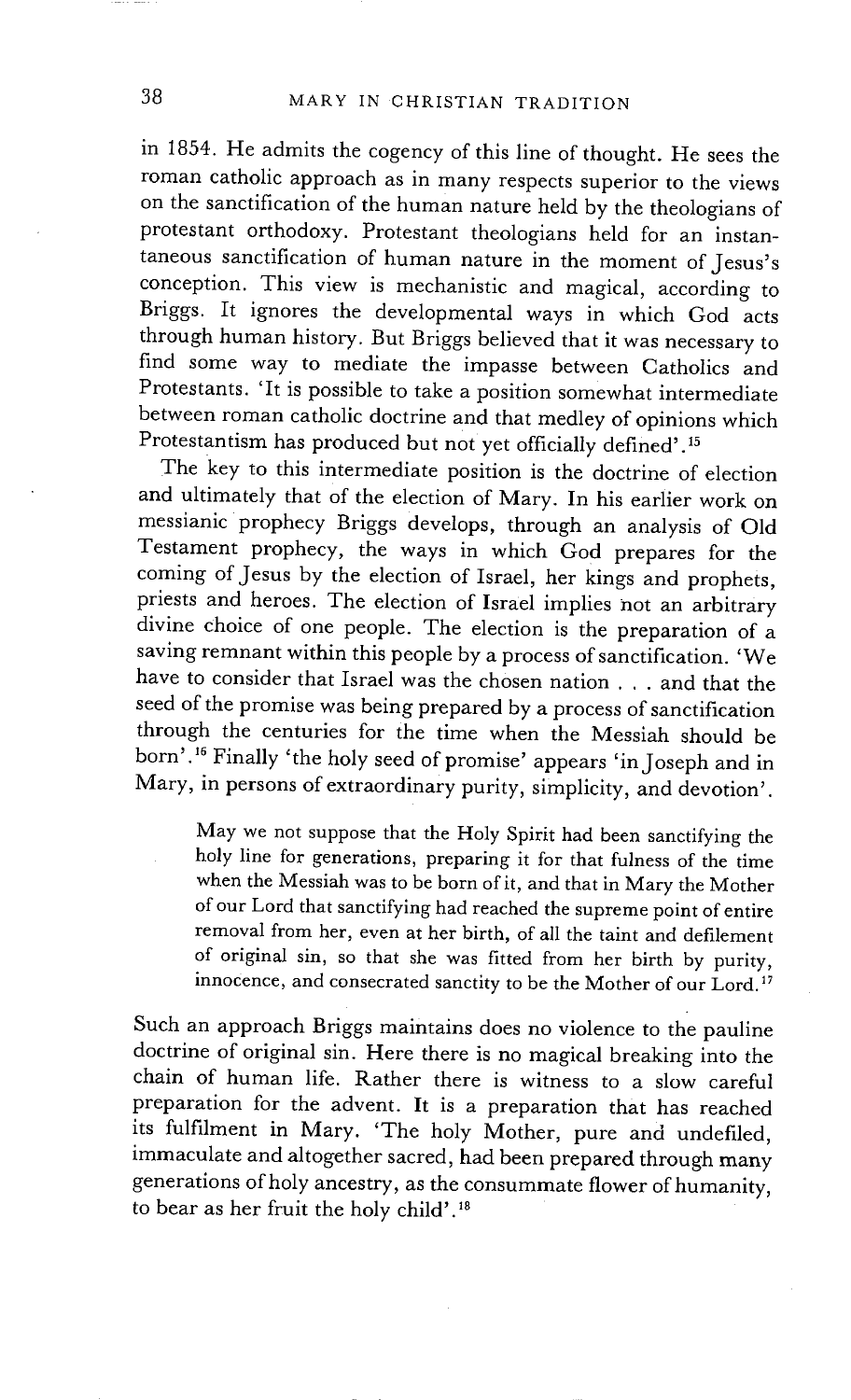There is a lonely greatness about Charles Augustus Briggs that has stirred little response. The liberalism he once espoused degenerated into a negative modernism from which he turned. The orthodoxy he sought to defend became increasingly shrill and antiintellectual. Perhaps the ecumenism of our time can find fresh inspiration in Briggs. Briggs offers one line which ecumenical dialogue about the dogma of the Immaculate Conception may take. There is, however, another way for ecumenical dialogue to take. That is to go back into the history of the development of the dogma to listen to those voices which we may affirm together in our search for knowing the truth about Mary.

#### *Mary as Theotokos*

Arguments in favour of the dogma of the Immaculate Conception have found their focus not only around the notion of predestination but also around the notion of the *Theotokos.* The sanctioning of the title *Theotokos* for Mary at Ephesus in 431 provided far more than an antidote to nestorianism. *Theotokos* and its various latin translations as *Deipara, Mater Dei* or *Genetrix Dei* represent a Complex of theological, liturgical, and devotional ideas that are related to the central mystery of the Incarnation itself. To confess Mary as *Theotokos; Mater Dei, or, to use its inevitable english translation, 'Mother of* God', is to reject any form of adoptionism or nestorianism. It is to confess that from the moment of his conception by the Holy Spirit, Jesus was already divine. What Mary carried in her womb was consubstantial with God the Father as regards his divine nature. Eric Mascall explains the meaning of Mary as the Mother of God:

It has been made absolutely plain by everyone who has used the term that it does *not* mean that the Blessed Virgin is the source of our Lord's Godhead. It means that she is the one who by the ordinary processes of motherhood, while remaining a virgin, gave a complete human nature, body and soul, to him who before this happened was God, and who, of course, remains God.<sup>19</sup>

The question posed by such an assertion is just how a human being, in this case Mary, is prepared for the high and unique task of being the 'Bearer of God'. The answer to this question given by the dogma of the Immaculate Conception is that Mary could be the *Theotokos*  because she was 'preserved from all stain of original sin in the first instance of her conception'. Later Pius XII in *Fulgens corona* specifically links the bestowal of the title *Mater Dei* to Mary's having had 'a soul immune from stain'.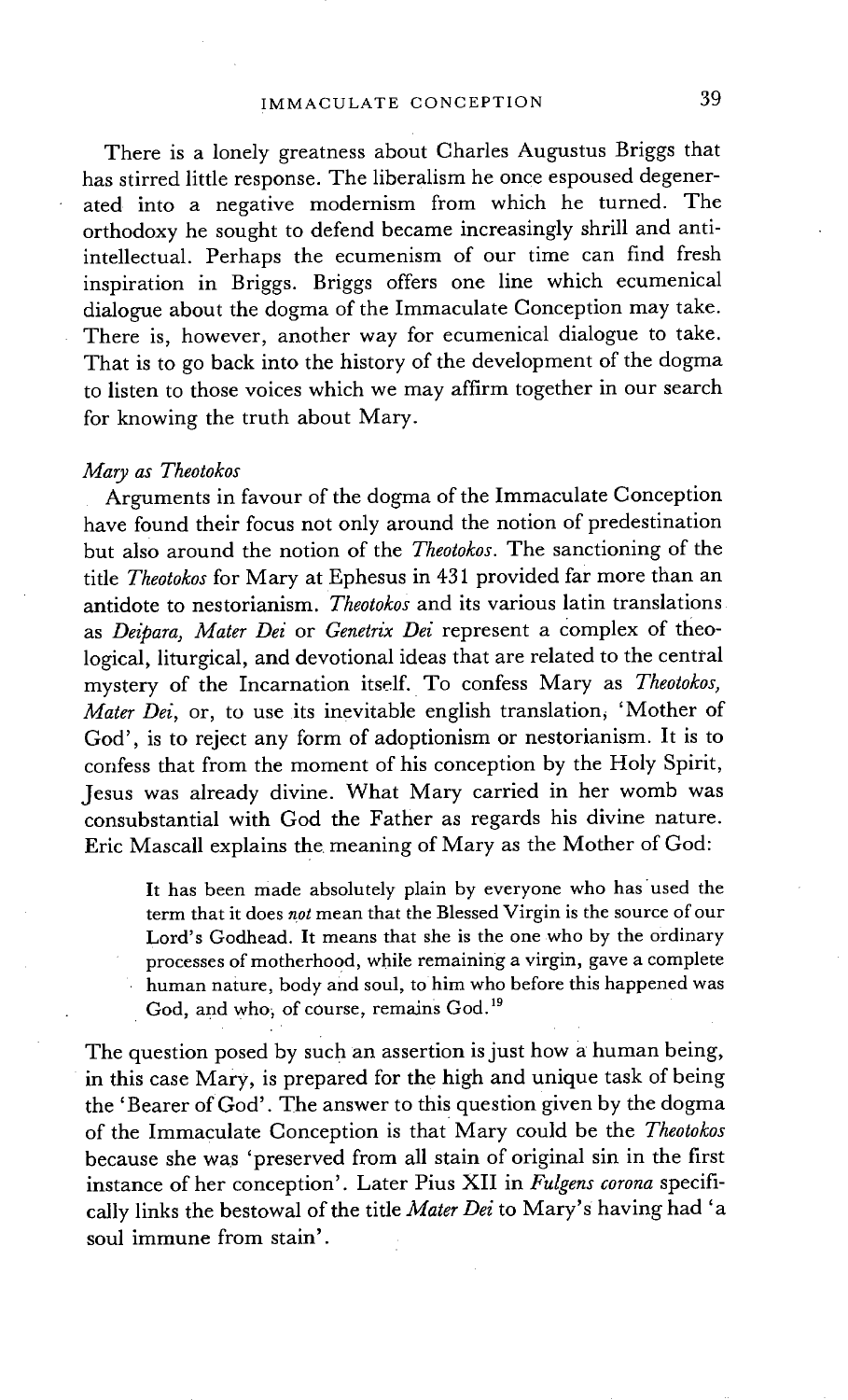The classical reformed dogmaticians were not insensitive to the question of how a finite and sinful creature could serve the high office of bringing into the world a sinless son who was, while fully human, also consubstantial with God the Father. The *Leiden Synopsis,*  XXV, speaks of Mary as *'Theotokos'* and *'Deipara',* as well as the biblically sanctioned *'Mater Domini'.* But the explanation of how Mary can be the "God-bearer' given by reformed theologians was very different from that given in the dogma of the Immaculate Conception. The reformed understanding of Mary grew out of the maculist tradition of medieval theology. This tradition, which could number Anselm, Bonaventure, Albert the Great and Thomas Aquinas as its members, held that Mary was subject to original sin.<sup>20</sup> The question asked by this tradition was not how Mary could be exempted from original sin. The question was how could Mary, while sinful, be the instrument of the Incarnation? If the human nature of our Lord were derived from his mother, and if that human nature were stained by original sin, then how could it be united with the divine nature to give rise to a sinless Jesus? The answer given to the question by the seventeenth-century dutch reformed theologian Henrici a Diest was that the human nature received from Mary was sanctified by an action of the Holy Spirit so that it would be suitable for being united personally with the second person of the Trinity. In his *Theologia biblica,* a Diest writes:

It is the conception of Christ, by which without male action and the sole blood of the Virgin Mary, his human nature was formed, sanctified by the operation of the Holy Spirit, assumed by the Son of God and united personally to himself.<sup>21</sup>

The Incarnation must be considered, according to the reformed teachers, in two aspects: it is an act of divine condescension by which the infinite, eternal Son of God takes up existence as Jesus, a finite and mortal man. It is also dependent upon a sanctification of human nature by the Holy Spirit, so that human nature could be rid of the stain of original sin so as to allow it to come into the most intimate union with the divine nature in its holiness.

The glory of Mary in the reformed tradition is grounded in her act of faithful obedience to the divine word by which she fulfilled her predestined role in the order of salvation. She allowed the act of sanctification to take place that made the Incarnation a possibility. This was the glory on which John Calvin reflected in his commentary on the greeting of Elizabeth to Mary in Luke 1,42: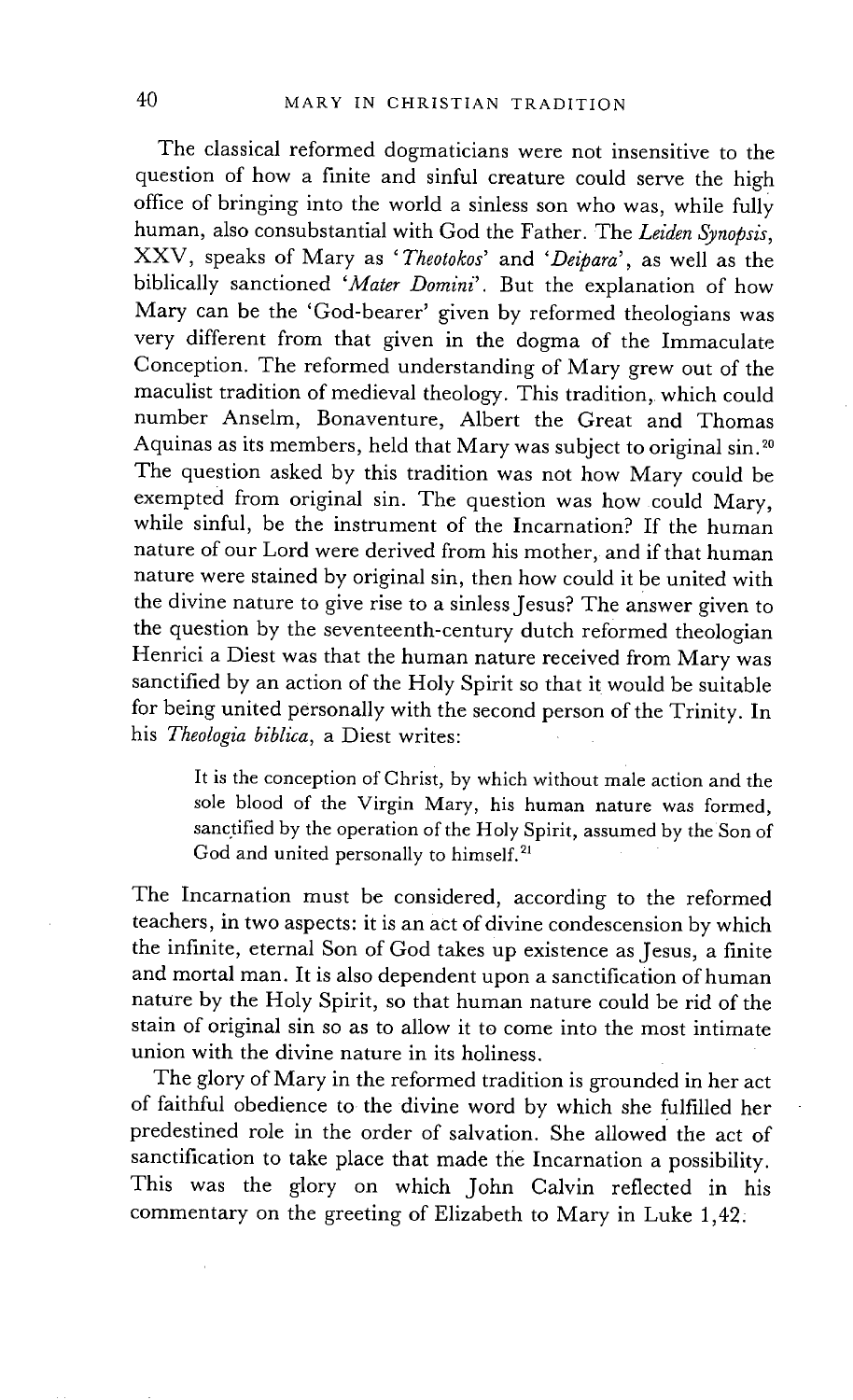To this day we cannot enjoy the blessing brought to us in Christ without thinking at the same time of that which God gave as adornment and honour to Mary, in willing her to be the mother of his only-begotten Son.<sup>22</sup>

But in his typical way Calvin insists that the blessedness that Elizabeth declares is the 'blessedness due to the blessedness of her son'. The basis for this position is not to be found in conceiving how Mary was exempted from original sin but in the way in which original sin was overcome in her. She was the first recipient of that grace that alone triumphs over sin. 'Happy Mary', wrote Calvin, 'to have embraced in her heart the promise of God, to have conceived and brought into the world for herself and for all  $$ salvation'.<sup>23</sup>

## *The triumph of the immaculist tradition*

The irony, from an ecumenical perspective, is that the reformed understanding of the proper honouring of Mary is a position that grows out of the maculist tradition of the Middle Ages. The maculist theologians, including Aquinas, taught that Mary was subject to original sin and that Christ alone is sinless. According to these theologians, the scriptures and the church fathers knew nothing of an immaculist view of Mary's conception. The maculists believed, as did the reformed theologians, that it did no honour to Mary to hold to her immaculate conception, but it did undercut the unique honour of Christ. The historical claims of *Fulgens corona* that the Immaculate Conception is a tenet of the faith 'from ancient times', or that it was the doctrine of the fathers, have been refuted by roman catholic historians. 24

The traditionalist response to this line of argument is that such thinking has been rendered irrelevant since the work of John Duns Scotus. Duns Scotus marks the triumph of the immaculist tradition that was subsequently given full exposition in the nineteenth century by J. Perrone. Scotus's position is based on the nominalist view of the divine omnipotence. The divine omnipotence is defined in terms of God having an unlimited range of possibilities for his actions. God is able to do anything, Scotus argues, and hence the Immaculate Conception is a possibility. But the actuality of the Immaculate Conception must still be established. This actuality is not argued from any historical data or scriptural texts. It is argued instead that the Immaculate Conception took place because it was appropriate to the high honour given Mary. Such honour would be inconceivable if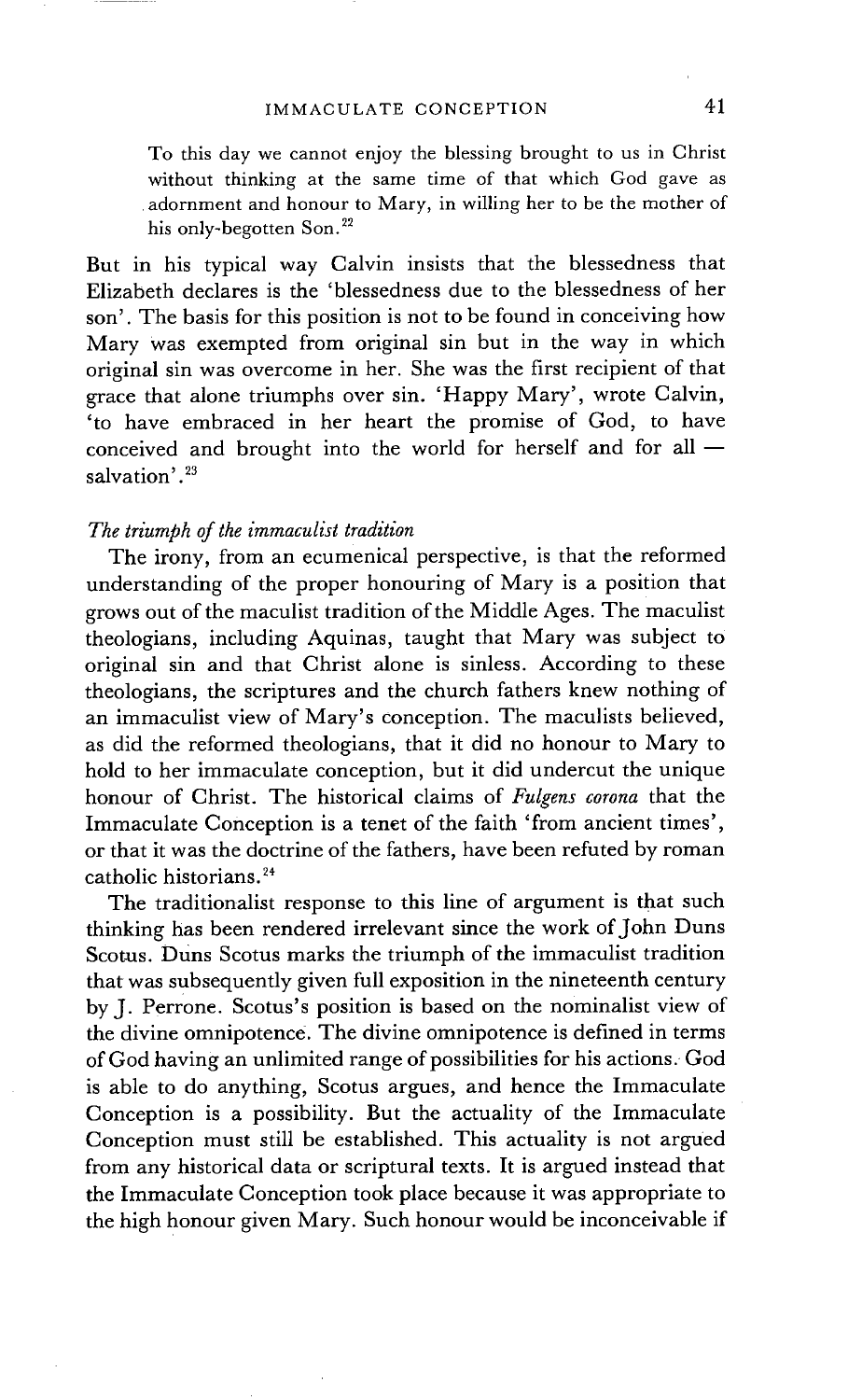she were to be stained in any way by original sin. Scotus argues further that the Immaculate Conception is the most excellent way in which God could act to bring about human redemption, and God always acts in the better way. 25

The care and intricacy with which the immaculist tradition has been elaborated allows of no simple refutation. What remains unclear to the ecumenical observer, as has been already noted by Macquarrie and Yarnold, is just what is the force of the immaculist argument?<sup>26</sup> Has the older and well-founded maculist tradition really been refuted? Scotus could be said to have established a probable opinion. He provides theological rationale for a pious practice coming from the Middle Ages. But his arguments lack the force needed to establish a dogmatic definition of high authority. Hence the concern of those who long for the unity of the Church and seek to give Mary the high honour that is her due. Does the triumph of the immaculist tradition in mariology mark the closing of a door to ecumenical growth, or is there some way to be given by God through this impasse?

### *Grace abounding*

At this point, there appears no neat set of answers that will resolve the tangle. Rather I should like to suggest a word picture, a kind of extended metaphor, by which not only thought but also prayer may be guided. For one may well conclude that mariology has suffered from overly intricate analysis. By trying to say too much about Mary we are in danger of obscuring the real mystery of her person by a theological miasma of our own making. If ecumenical dialogue about Mary is to be carried forward, we must face difficult and intricate theological problems. But we also need to find a way to focus that dialogue. For this I should like to suggest the metaphor of an overflowing stream. This was suggested to me by my visits to Wikki Spring in Yankari, Nigeria, to which we made our escape whenever we could during the dry season.

When a powerful spring breaks forth from the earth, its waters spread in all directions from it. A great pond is formed from which streams flow out to water a parched earth. Right around the spring there is verdant growth where its abundant waters bring forth a beauty only faintly intimated in the surrounding countryside. The grace of God came into human history at a particular time and place through the coming of Jesus. And like a mighty spring this grace abounding flowed forth in all directions transforming whatever it